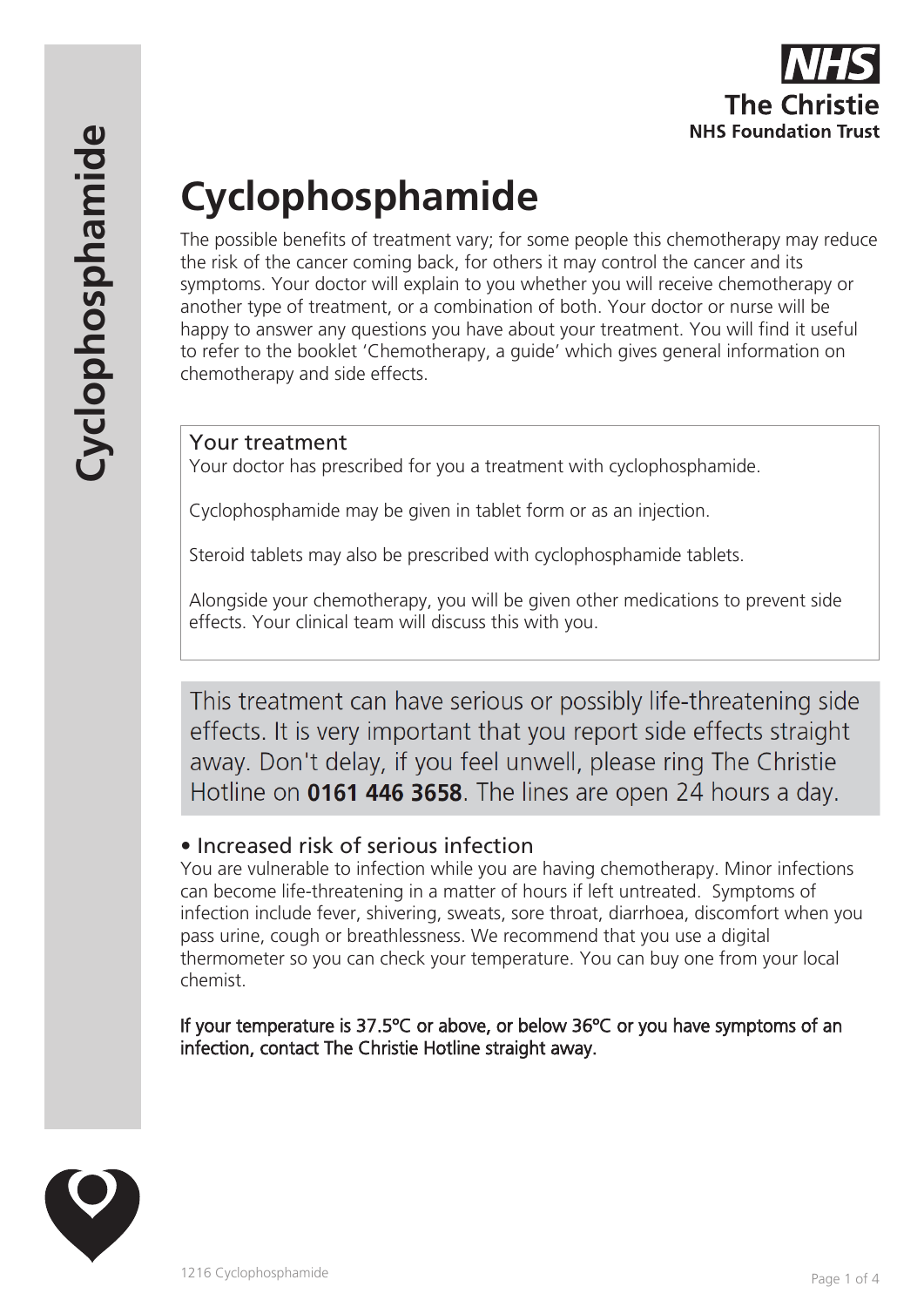## Flu vaccinations

#### Is it alright for me to have a flu jab during the time I'm having chemotherapy?

It's safe to have a flu jab, but depending on the sort of chemotherapy you have had, it may not give quite as much protection against infection as usual. Some patients may need two vaccinations. However, if you're thinking of having any other vaccinations, do check with your Christie doctor first, because some vaccines should be avoided.

### Possible side effects

Chemotherapy can cause many different side effects. Some are more likely to occur than others. Everyone is different and not everyone gets all the side effects. Most side effects are usually temporary, but in some rare cases they can be life-threatening. It is important to tell your hospital doctor or nurse about any side effects so they can be monitored and, where possible, treated.

## Common side effects (more than 1 in 10)

#### • Nausea and vomiting

Cyclophosphamide can cause nausea (feeling sick) and vomiting (being sick). This may occur immediately after the chemotherapy or up to 4 to 5 days later. You will be given anti-sickness drugs before and during your chemotherapy drip and tablets to take afterwards. You will also be given additional antisickness medication to take if you need it. If you still feel sick, please contact your GP, hospital doctor or specialist nurse as other types of anti-sickness medication may be prescribed for you.

#### • Anaemia (low number of red blood cells)

While having this treatment you may become anaemic. This may make you feel tired and breathless. Let your doctor or nurse know if these symptoms are a problem. You may need a blood transfusion.

#### • Bruising or bleeding

This treatment can reduce the production of platelets which help the blood clot. Tell your doctor if you have any unexplained bruising or bleeding, such as nosebleeds, bloodspots or rashes on the skin, and bleeding gums. You may need a platelet transfusion.

#### • Lethargy

Some chemotherapy may make you feel tired and lacking in energy. It can be frustrating when you feel unable to cope with routine tasks. If you do feel tired, take rest and get help with household chores. If necessary, take time off work. Gentle exercise such as walking can be beneficial.

#### • Irritation of the bladder

Cyclophosphamide may irritate your bladder. It is important to drink as much fluid as you can (up to two litres a day) on the days you have the cyclophosphamide and the day afterwards to help prevent this. Tell your doctor if you have any discomfort when you pass urine. You may also be given a drug (mesna) to reduce the risk of bladder irritation. This may be given intravenously or as tablets. If you have been given it as tablets, it is vital that you take them.

#### • Steroid side effects

Your **dexamethasone tablets** should be taken with food as they may cause indigestion. They may also increase your appetite. It is better to take them earlier in the day, for example, with breakfast and lunch, since they can make you feel more alert and prevent sleep.

These dexamethasone tablets can alter your mood causing you to feel low, irritable or agitated. Please tell the doctor at your next clinic visit if this is a problem.

## Uncommon side effects (less than 1 in 10)

## • Sore mouth (Warning!)

Your mouth may become sore or dry, or you may notice small mouth ulcers during this treatment. Drinking plenty of fluids and cleaning your teeth regularly and gently with a soft toothbrush can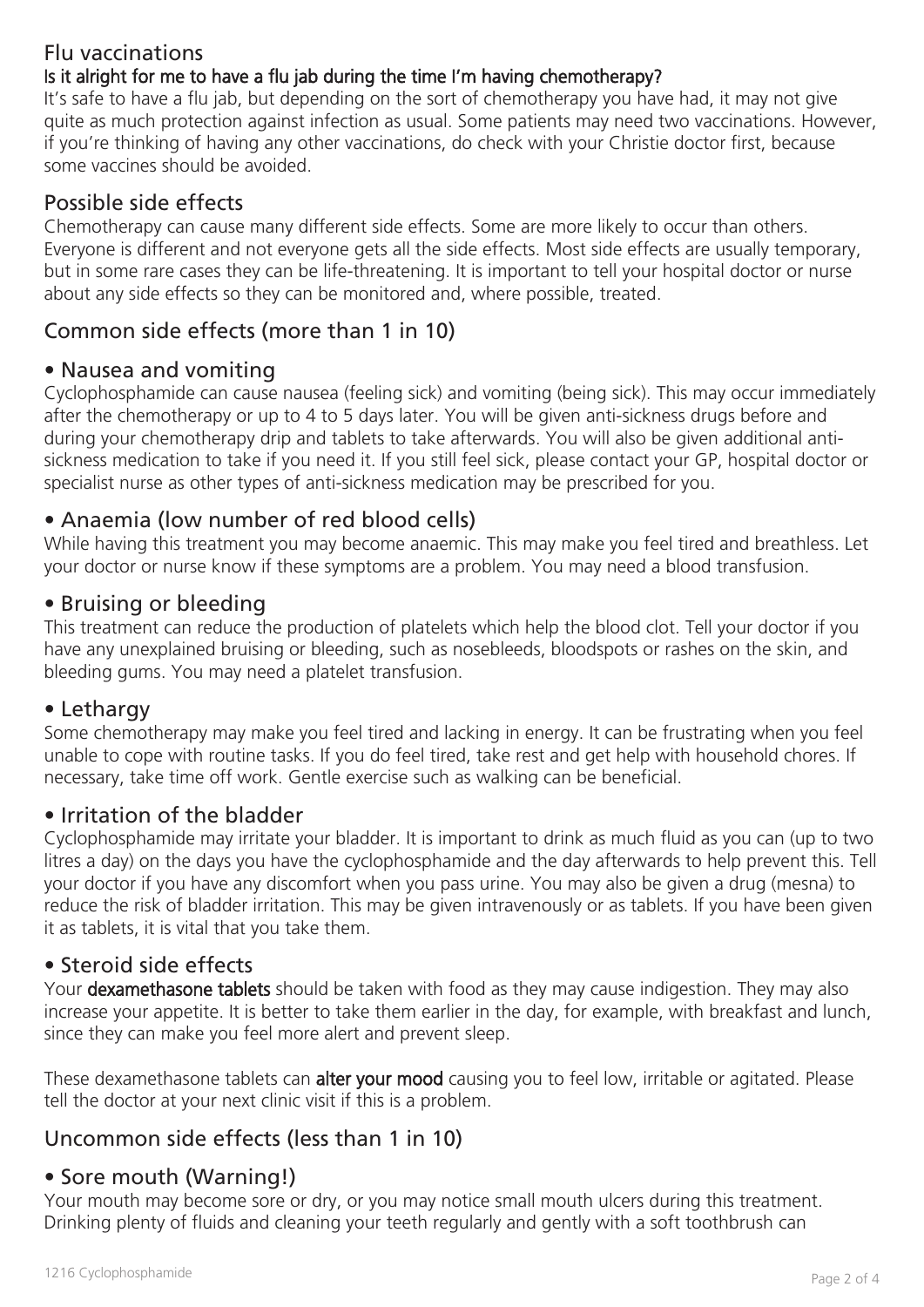help to reduce the risk of this happening. We can prescribe a mouthwash for you to use during treatment. You can dilute this with water if your mouth is sore. Ask your doctor or nurse for further advice. There is also general mouth care information in the chemotherapy booklet. If you continue to have a sore mouth, please contact The Christie Hotline.

Occasionally during treatment you may experience a strange taste sometimes described as metallic or bitter. A strongly flavoured sweet or mint will help to disguise this.

## • Diarrhoea (Warning!)

If this becomes a problem while you are having treatment, anti-diarrhoea tablets can be bought from a pharmacy or prescribed by your GP for a temporary period until this is resolved. If the problem persists contact this hospital. If you develop severe diarrhoea it is important to contact The Christie straight away as this may be a sign of a serious infection. Don't delay!

## Rare side effects (less than 1 in 100)

#### • Hair thinning

Total hair loss (alopecia) is very unlikely unless you have high doses of cyclophosphamide although some hair loss may occur during treatment, including body and facial hair. It is advisable to avoid perms, colours, use of hot brushes and vigorous frequent washing that could increase hair loss. Please remember that this is a temporary side effect and your hair will grow back when your treatment is completed. Very rarely, hair loss may be permanent.

The cancer information centre offers a coping with hair loss service to all patients where support, information and advice will be given. Drop in, contact 0161 446 8100 or email thechristie.informationcentre@nhs.net Information about the wig service can also be found here and vouchers for wigs can also be obtained for eligible patients. The wig room provides a drop in service, please see The Christie leaflet 'The wig fitting service' for further information.

The Maggie's Centre runs a Talking Heads hair loss support workshop for anyone who is anticipating or experiencing hair loss (both men and women). These sessions cover the practicalities of hair loss as well as offering support with its emotional impact. Contact Maggie's on 0161 641 4848 or email manchester@maggiescentres.org.

#### • Skin colouring

Sometimes as a result of the chemotherapy, your skin may appear darker in colour or lightly tanned, especially around the joints. This is known as hyperpigmentation. The skin will return to normal when the treatment is finished. Asian and African-Caribbean people may develop noticeable light patches on their skin.

## Serious and potentially life threatening side effects

In a small proportion of patients chemotherapy can result in very severe side effects which may rarely result in death. The team caring for you will discuss the risk of these side effects with you.

## Sex, contraception and fertility

Protecting your partner and contraception We recommend that you or your partner use a condom during sexual intercourse while you are having the course of chemotherapy. Chemotherapy is dangerous to unborn babies and this will also protect you and your partner from any chemotherapy drugs that may be present in semen and in the vagina. If you suspect that you may be pregnant please tell your doctor immediately.

Fertility This chemotherapy may affect your ability to have children. Your doctor or nurse should have discussed this with you. If not, please ask them before you start treatment.